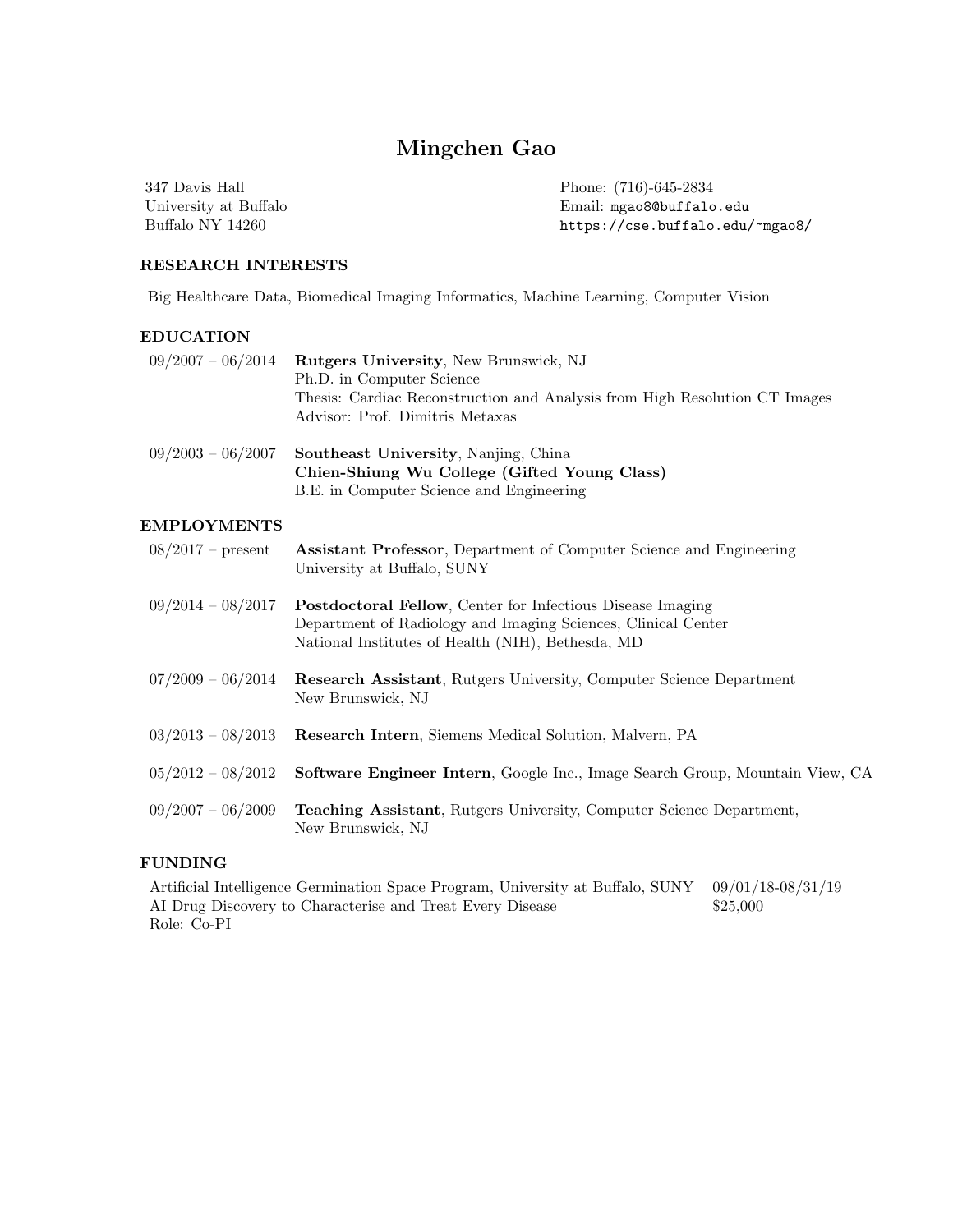# STUDENT ADVISING

| <b>PhD</b> Students |                                           |
|---------------------|-------------------------------------------|
| Yan Shen            | $01/2018$ - present                       |
| Chunwei Ma          | $08/2018$ - present                       |
| Zhanghexuan Ji      | $08/2018$ - present                       |
| MS Students         |                                           |
| Congying Wang       | $01/2018$ - present                       |
| Jun Zhuang          | $09/2017 - 05/2018$ now IUPUI PhD student |

Jihai Xu 09/2017 - 05/2018 now Amazon Software Engineer

## PhD Committee Membership

Runpu Chen Lu Li Le Yang Ying Lu (Department of Geography)

## Qualify Exam Committee Membership

| Nishant Sankaran | 03/2018 |
|------------------|---------|
| Fathi Razie      | 03/2018 |
| Zheshuo Li       | 05/2018 |

# **TEACHING**

| CSE703 Deep Learning for Visual Recognition with Applications to Medical |                 |
|--------------------------------------------------------------------------|-----------------|
| Imaging Analysis                                                         | Fall 2017, 2018 |
| CSE574 Introduction to Machine Learning                                  | Spring 2018     |

# HONORS AND AWARDS

| 2017      | Fellows Award for Research Excellence (FARE) Award by NIH                              |
|-----------|----------------------------------------------------------------------------------------|
| 2014-2016 | NIH Imaging Sciences Training Program (ISTP) Fellowship                                |
| 2013      | <b>IPMI</b> Scholarship for Junior Researchers                                         |
| 2011      | Best Paper Award at the 6th Conference on Functional Imaging and Modeling of the Heart |
| 2007      | Excellent Bachelor Degree Thesis of Southeast University                               |
| 2005      | University Distinguished Student Award of Southeast University                         |
| 2004,2005 | Outstanding Student Fellowship of Southeast University                                 |
| 2001      | Enrolled in Gifted Young Class of Suzhou Middle School                                 |
|           | (Finished 3-year program in 2 years)                                                   |
|           |                                                                                        |

## PUBLICATIONS

978 citations, H-index 11 according to google scholar

5 peer-reviewed journals, 15 peer-reviewed conference papers, 4 peer-reviewed workshop papers, 2 patents

Students I supervised at UB are marked with \*

## **Dissertation**

1. Mingchen Gao. Cardiac reconstruction and analysis from high resolution CT images, Doctoral dissertation, Rutgers University, 2014.

## Book Chapters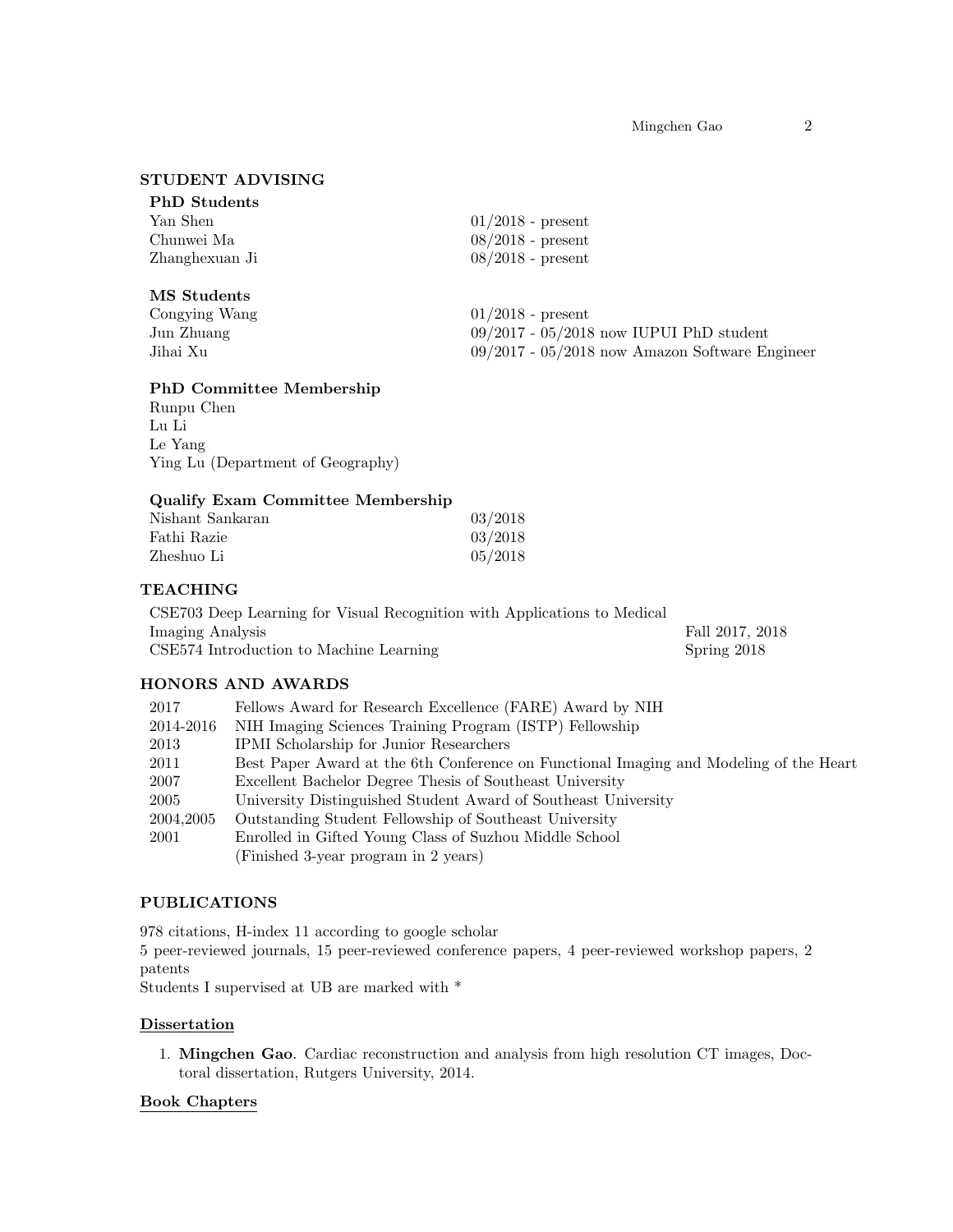- 2. Dimitris Metaxas, Scott Kulp, Mingchen Gao, Shaoting Zhang, Zhen Qian, and Leon Axel. Segmentation and blood flow simulations of patient-specific heart data. In Computational Surgery and Dual Training, pages 213–240. Springer, New York, NY, 2014
- 3. Mingchen Gao, Ziyue Xu, and Daniel J Mollura. Interstitial lung diseases via deep convolutional neural networks: Segmentation label propagation, unordered pooling and cross-dataset learning. In Deep Learning and Convolutional Neural Networks for Medical Image Computing, pages 97–111. Springer, Cham, 2017
- 4. Hoo-Chang Shin, Holger R Roth, Mingchen Gao, Le Lu, Ziyue Xu, Isabella Nogues, Jianhua Yao, Daniel Mollura, and Ronald M Summers. Three aspects on using convolutional neural networks for computer-aided detection in medical imaging. In Deep Learning and Convolutional Neural Networks for Medical Image Computing, pages 113–136. Springer, Cham, 2017

#### Peer-reviewed Journal Papers

- 5. [MedIA'18] Ziyue Xu, Mingchen Gao, Georgios Z Papadakis, Brian Luna, Sanjay Jain, Daniel J Mollura, and Ulas Bagci. Joint solution for pet image segmentation, denoising, and partial volume correction. Medical image analysis, 46:229–243, 2018
- 6. [Tomography'17] Mario Buty, Ziyue Xu, Aaron Wu, Mingchen Gao, Chelyse Nelson, Georgios Z Papadakis, Uygar Teomete, Haydar Celik, Baris Turkbey, Peter Choyke, et al. Quantitative image quality comparison of reduced-and standard-dose dual-energy multiphase chest, abdomen, and pelvis CT. Tomography: a journal for imaging research, 3(2):114, 2017
- 7. [TMI'16] Shin Hoo-Chang, Holger R Roth, Mingchen Gao, Le Lu, Ziyue Xu, Isabella Nogues, Jianhua Yao, Daniel Mollura, and Ronald M Summers. Deep convolutional neural networks for computer-aided detection: CNN architectures, dataset characteristics and transfer learning. IEEE transactions on medical imaging, 35(5):1285, 2016
- 8. [CMBBE'16] Mingchen Gao, Ulas Bagci, Le Lu, Aaron Wu, Mario Buty, Hoo-Chang Shin, Holger Roth, Georgios Z Papadakis, Adrien Depeursinge, Ronald M Summers, et al. Holistic classification of CT attenuation patterns for interstitial lung diseases via deep convolutional neural networks. 2016
- 9. [CVIU'13] Shaoting Zhang, Yiqiang Zhan, Xinyi Cui, Mingchen Gao, Junzhou Huang, and Dimitris Metaxas. 3D anatomical shape atlas construction using mesh quality preserved deformable models. Computer Vision and Image Understanding, 117(9):1061–1071, 2013

#### Peer-reviewed Conference Papers

- 10. [MICCAI'16] Mario Buty, Ziyue Xu, Mingchen Gao, Ulas Bagci, Aaron Wu, and Daniel J Mollura. Characterization of lung nodule malignancy using hybrid shape and appearance features. In International Conference on Medical Image Computing and Computer-Assisted Intervention, pages 662–670. Springer, Cham, 2016 (acceptance rate ∼30%)
- 11. [ISBI'16a] Mingchen Gao, Ziyue Xu, Le Lu, Aaron Wu, Isabella Nogues, Ronald M. Summers, and Daniel J. Mollura. Segmentation label propagation using deep convolutional neural networks and dense conditional random field. In 2016 IEEE 13th International Symposium on Biomedical Imaging (ISBI), pages 1265–1268. IEEE, 2016
- 12. [ISBI'16b] Aaron Wu, Ziyue Xu, Mingchen Gao, Mario Buty, and Daniel J Mollura. Deep vessel tracking: A generalized probabilistic approach via deep learning. In 2016 IEEE 13th International Symposium on Biomedical Imaging (ISBI), pages 1363–1367. IEEE, 2016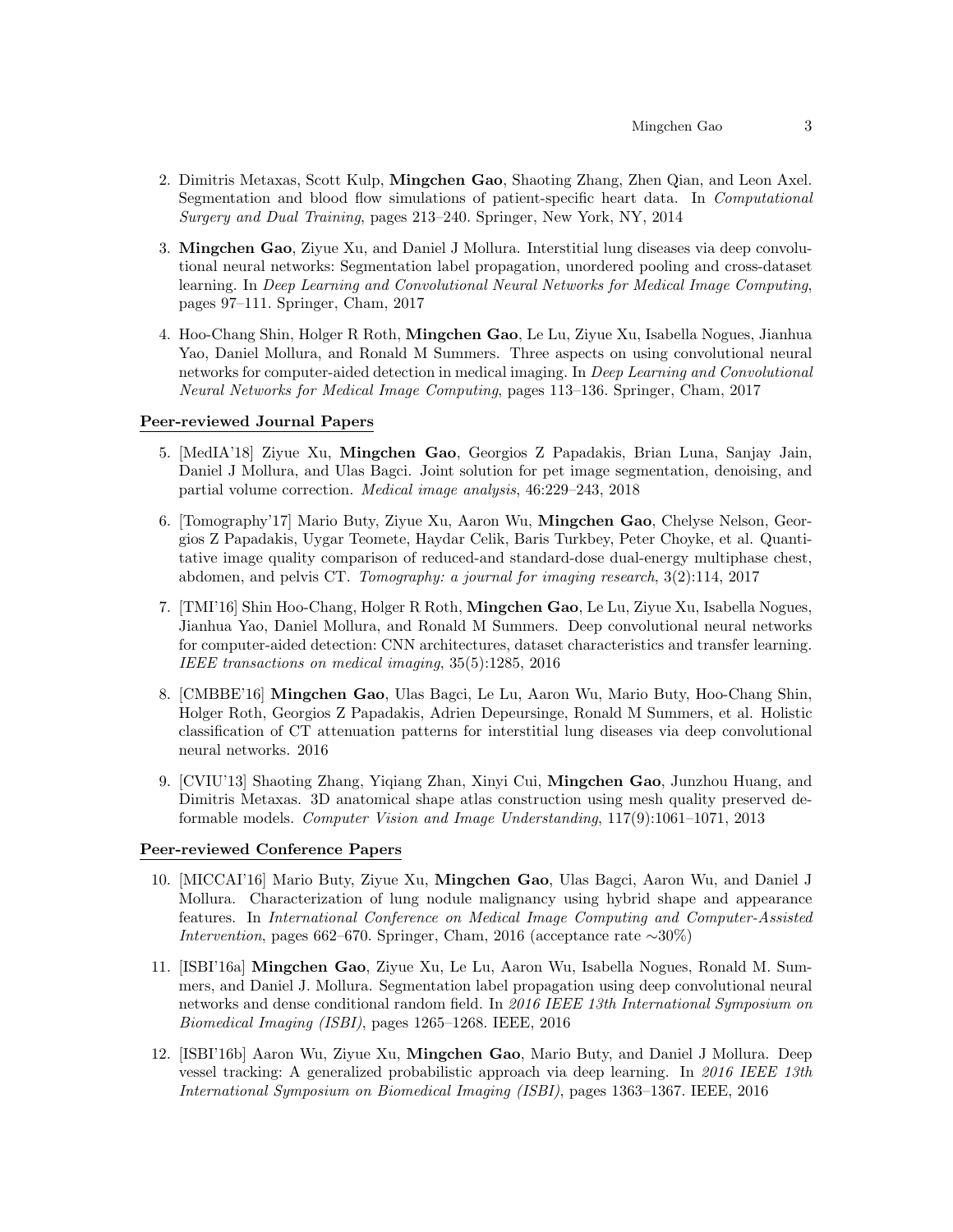- 13. [ISBI'15a] Ziyue Xu, Ulas Bagci, Mingchen Gao, and Daniel J Mollura. Highly precise partial volume correction for pet images: An iterative approach via shape consistency. In Biomedical Imaging (ISBI), 2015 IEEE 12th International Symposium on, pages 1196–1199. IEEE, 2015 (Oral Presentation, acceptance rate 18%)
- 14. [ISBI'15b] Sheng Huang, Mingchen Gao, Dan Yang, Xiaolei Huang, Ahmed Elgammal, and Xiaohong Zhang. Unbalanced graph-based transduction on superpixels for automatic cervigram image segmentation. In Biomedical Imaging (ISBI), 2015 IEEE 12th International Symposium on, pages 1556–1559. IEEE, 2015 (Oral Presentation, acceptance rate 18%)
- 15. [ISBI'14a] Mingchen Gao, Chao Chen, Shaoting Zhang, Zhen Qian, Mani Vannan, Sarah Rinehart, Dimitris Metaxas, and Leon Axel. Morphological analysis of the papillary muscles and the trabeculae. In Biomedical Imaging (ISBI), 2014 IEEE 11th International Symposium on, pages 373–376. IEEE, 2014
- 16. [ISBI'14b] Mingchen Gao, Yiqiang Zhan, Gerardo Hermosillo, Yoshihisa Shinagawa, Dimitris Metaxas, and Xiang Sean Zhou. Saliency-based rotation invariant descriptor for wrist detection in whole body ct images. In Biomedical Imaging (ISBI), 2014 IEEE 11th International Symposium on, pages 117–120. IEEE, 2014
- 17. [IPMI'13] Mingchen Gao, Chao Chen, Shaoting Zhang, Zhen Qian, Dimitris Metaxas, and Leon Axel. Segmenting the papillary muscles and the trabeculae from high resolution cardiac ct through restoration of topological handles. In International Conference on Information Processing in Medical Imaging, pages 184–195. Springer, Berlin, Heidelberg, 2013 (acceptance rate 32%)
- 18. [ISBI'13a] Mingchen Gao, Rui Shi, Shaoting Zhang, Wei Zeng, Zhen Qian, Xianfeng Daivd Gu, Dimitris Metaxas, and Leon Axel. High resolution cardiac shape registration using ricci flow. In Biomedical Imaging (ISBI), 2013 IEEE 10th International Symposium on, pages 488–491. IEEE, 2013
- 19. [ISBI'13b] Lin Zhong, Shaoting Zhang, Mingchen Gao, Junzhou Huang, Zhen Qian, Dimitris Metaxas, and Leon Axel. Papillary muscles analysis from high resolution ct using spatialtemporal skeleton extraction. In Biomedical Imaging (ISBI), 2013 IEEE 10th International Symposium on, pages 820–823. IEEE, 2013
- 20. [ISBI'13c] Scott Kulp, Mingchen Gao, Shaoting Zhang, Zhen Qian, Szilard Voros, Dimitris Metaxas, and Leon Axel. Practical patient-specific cardiac blood flow simulations using sph. In Biomedical Imaging (ISBI), 2013 IEEE 10th International Symposium on, pages 832–835. IEEE, 2013
- 21. [MICCAI'12] Mingchen Gao, Junzhou Huang, Xiaolei Huang, Shaoting Zhang, and Dimitris N Metaxas. Simplified labeling process for medical image segmentation. In International Conference on Medical Image Computing and Computer-Assisted Intervention, pages 387–394. Springer, Berlin, Heidelberg, 2012 (acceptance rate 32%)
- 22. [FIMH'11a] Mingchen Gao, Junzhou Huang, Shaoting Zhang, Zhen Qian, Szilard Voros, Dimitris Metaxas, and Leon Axel. 4d cardiac reconstruction using high resolution ct images. In International Conference on Functional Imaging and Modeling of the Heart, pages 153–160. Springer, Berlin, Heidelberg, 2011 (Oral Presentation, Best Paper Award)
- 23. [FIMH'11b] Shaoting Zhang, Mustafa Uzunbas, Zhennan Yan, Mingchen Gao, Junzhou Huang, Dimitris N Metaxas, and Leon Axel. Construction of left ventricle 3d shape atlas from cardiac mri. In International Conference on Functional Imaging and Modeling of the Heart, pages 88–94. Springer, Berlin, Heidelberg, 2011 (acceptance rate 26%)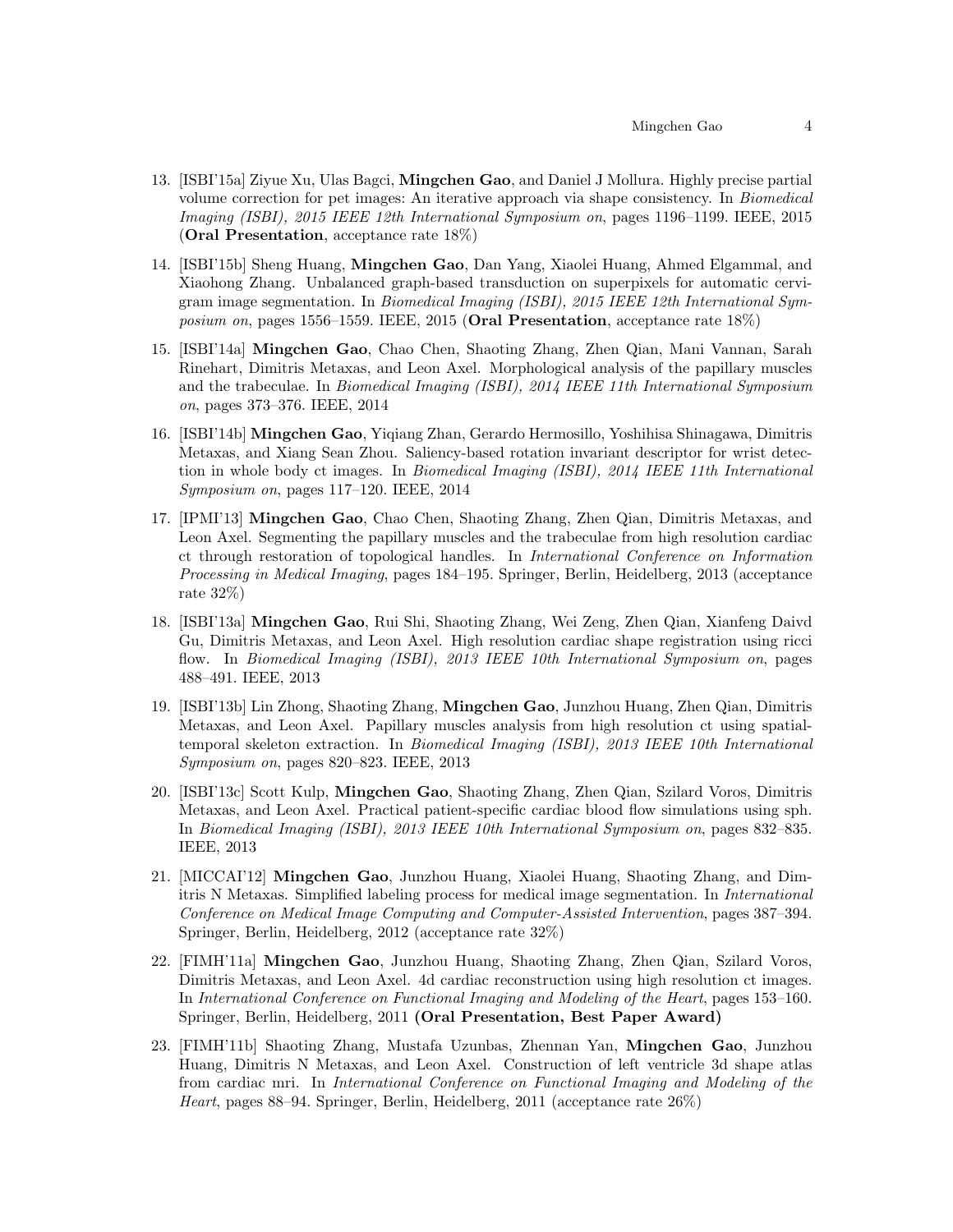24. [MICCAI'11] Scott Kulp, Mingchen Gao, Shaoting Zhang, Zhen Qian, Szilard Voros, Dimitris Metaxas, and Leon Axel. Using high resolution cardiac ct data to model and visualize patient-specific interactions between trabeculae and blood flow. In International Conference on Medical Image Computing and Computer-Assisted Intervention, pages 468–475. Springer, Berlin, Heidelberg, 2011 (acceptance rate ∼30%)

### Peer-reviewed Workshop Papers

- 25. [MLMI'18] Yan Shen\* and Mingchen Gao. Dynamic routing on deep neural network for thoracic disease classification and sensitive area localization. In International Workshop on Machine Learning in Medical Imaging, pages 389–397. Springer, 2018
- 26. [BrainLes'18] Yufan Zhou\*, Zheshuo Li\*, Hong Zhu, Changyou Chen, Mingchen Gao, Kai Yu, and Jinhui Xu. Holistic brain tumor screening and classification based on densenet and recurrent neural network. In Brainlesion: Glioma, Multiple Sclerosis, Stroke and Traumatic Brain Injuries, 2018
- 27. [MLMI'16] Mingchen Gao, Ziyue Xu, Le Lu, Adam P Harrison, Ronald M Summers, and Daniel J Mollura. Multi-label deep regression and unordered pooling for holistic interstitial lung disease pattern detection. In International Workshop on Machine Learning in Medical Imaging, pages 147–155. Springer, Cham, 2016
- 28. [MeshMed'12] Xinyi Cui, Shaoting Zhang, Yiqiang Zhan, Mingchen Gao, Junzhou Huang, and Dimitris N Metaxas. 3d anatomical shape atlas construction using mesh quality preserved deformable models. In Workshop on Mesh Processing in Medical Image Analysis, pages 12–21. Springer, Berlin, Heidelberg, 2012 (Oral Presentation)

#### Peer-reviewed Abstracts

- 29. [RSNA'16a] Mingchen Gao, Ziyue Xu, Le Lu, Adam P. Harrison, Ronald M. Summers, Daniel J. Mollura, Multi-label Deep Convolutional Neural Networks for Holistic Interstitial Lung Disease Detection, Annual Meeting of the Radiological Society of North America, December 2016
- 30. [RSNA'16b] Mingchen Gao, Ziyue Xu, Le Lu, Aaron Wu, Isabella Nogues, Ronald M. Summers, Daniel J. Mollura, Segmentation Label Propagation using Deep Convolutional Neural Networks and Dense Conditional Random Field, Annual Meeting of the Radiological Society of North America, December 2016
- 31. [SNMMI'15] Ziyue Xu, Ulas Bagci, Mingchen Gao, Daniel J. Mollura, Improved PET image quantification via iterative denoising and partial volume correction, Annual Meeting of the Society of Nuclear Medicine and Molecular Imaging, June 2015
- 32. [RSNA'15] Ziyue Xu, Mingchen Gao, Ulas Bagci, Daniel J. Mollura, Recent Advances in Techniques for PET Image Denoising and Partial Volume Correction, Annual Meeting of the Radiological Society of North America, December 2015

#### Patents, Invention Records

- 33. Sub-Query Evaluation for Image Search, Kunlong Gu, Charles J. Rosenberg, Mingchen Gao, Thomas J. Duerig, granted, US9152652B2, 10/06/2015. (Google Inc.)
- 34. Detection of Arbitrarily Rotated Anatomies using Rotation-invariant Salient Configurations. Mingchen Gao, Yiqiang Zhan, Gerardo Hermosillo, Yoshihisa Shinagawa, Xiang Sean Zhou, Invention disclosure, 2013. (Siemens Medical Solutions)